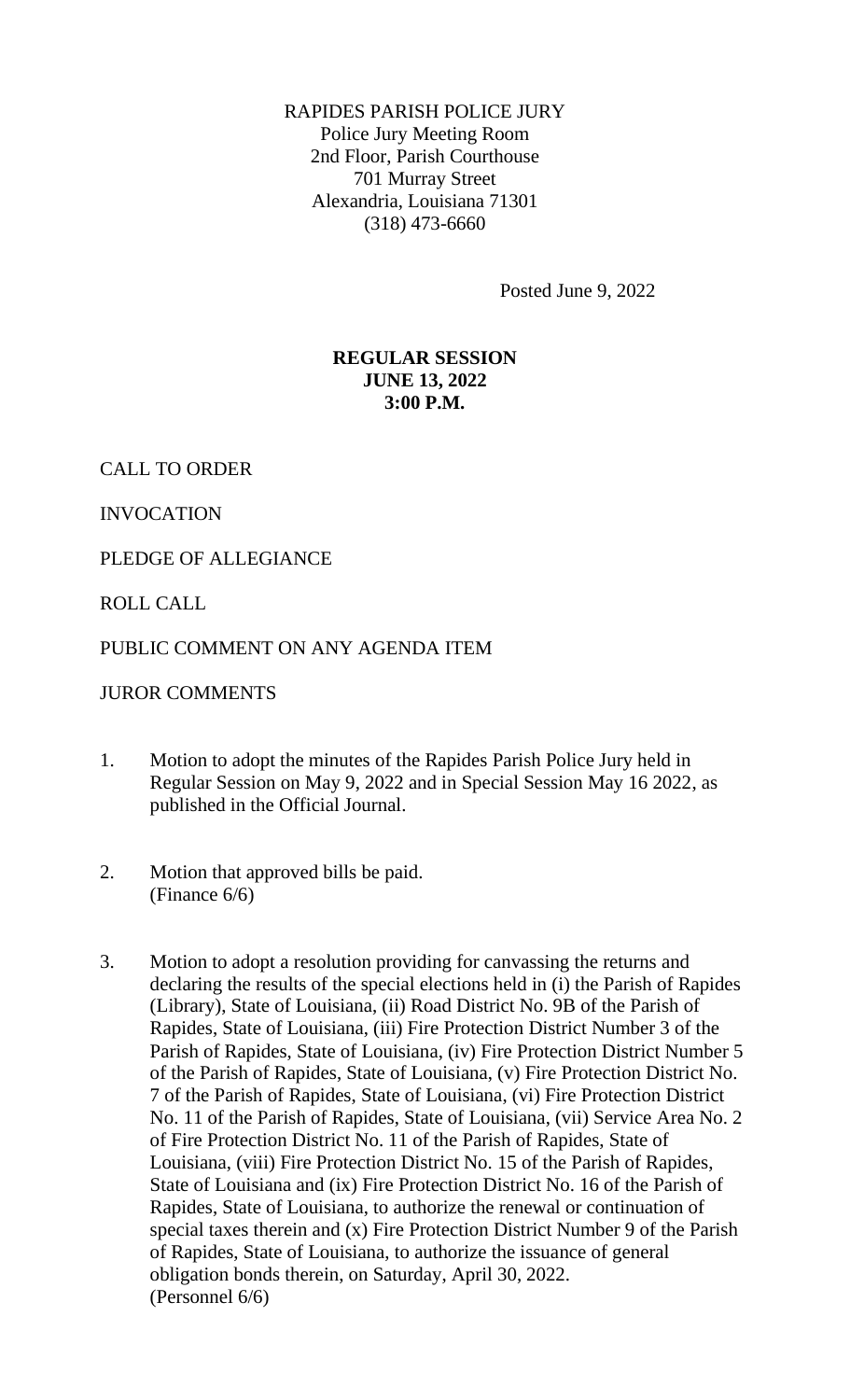4. Levy Fire Protection District No. 9 Bond millage. (Personnel 6/6)

### **\*\*\*APPOINTMENTS TO BE ANNOUNCED\*\*\***

**\*\*\***Central Louisiana Regional Port Authority for a four (4) year term to fill the expiring term of Daniel Lonsberry. Term will expire July 20, 2022. **\*\*\***Housing Authority for a five (5) year term to fill the expiring term of Harold E. Elliott. Term will expire July 14, 2022. **\*\*\***Waterworks 11A for a five (5) year term to fill the expiring term of Manuel Henry. Term will expire July 8, 2022.

- 5. Motion to adopt an ordinance authorizing the sale of abandoned/adjudicated property located at 0.4166 Acres in Section Eighteen (18), T5N-R2W bearing no municipal address, Old Boyce Road, Boyce, to Lester L. Radford for the consideration of \$333.33 cash. (Finance 6/6)
- 6. Motion to adopt an ordinance authorizing the sale of abandoned/adjudicated property located at Part Lot Four (4), Square Two (2), Woodside Subdivision; Fifty (50) feet on Tulane Avenue, less Five (5) feet sold City of Alexandria, bearing the municipal address of 3612 Tulane Avenue, Alexandria to Renewed Minds Properties, LLC. for the consideration of \$5,232.10 cash. (Finance 6/6)
- 7. Motion to adopt an ordinance authorizing the sale of abandoned/adjudicated property located at Lot Eight (8), Block Twelve (12), Airview Terrace bearing the municipal address of 5010 Chestnut Drive, Alexandria, to LTK Investments, LLC. for the consideration of \$2,882.25 cash. (Finance 6/6)

8. **For the records, the following perspective buyer was not present and the property will be readvertised:**

Eli Tanya Calderon One-Half (1/2), Lot Three (3), Square Thirty-Two (32), S. A. L. Company Addition Bearing the municipal address of: 2215 Houston Street, Alexandria

(Finance 6/6)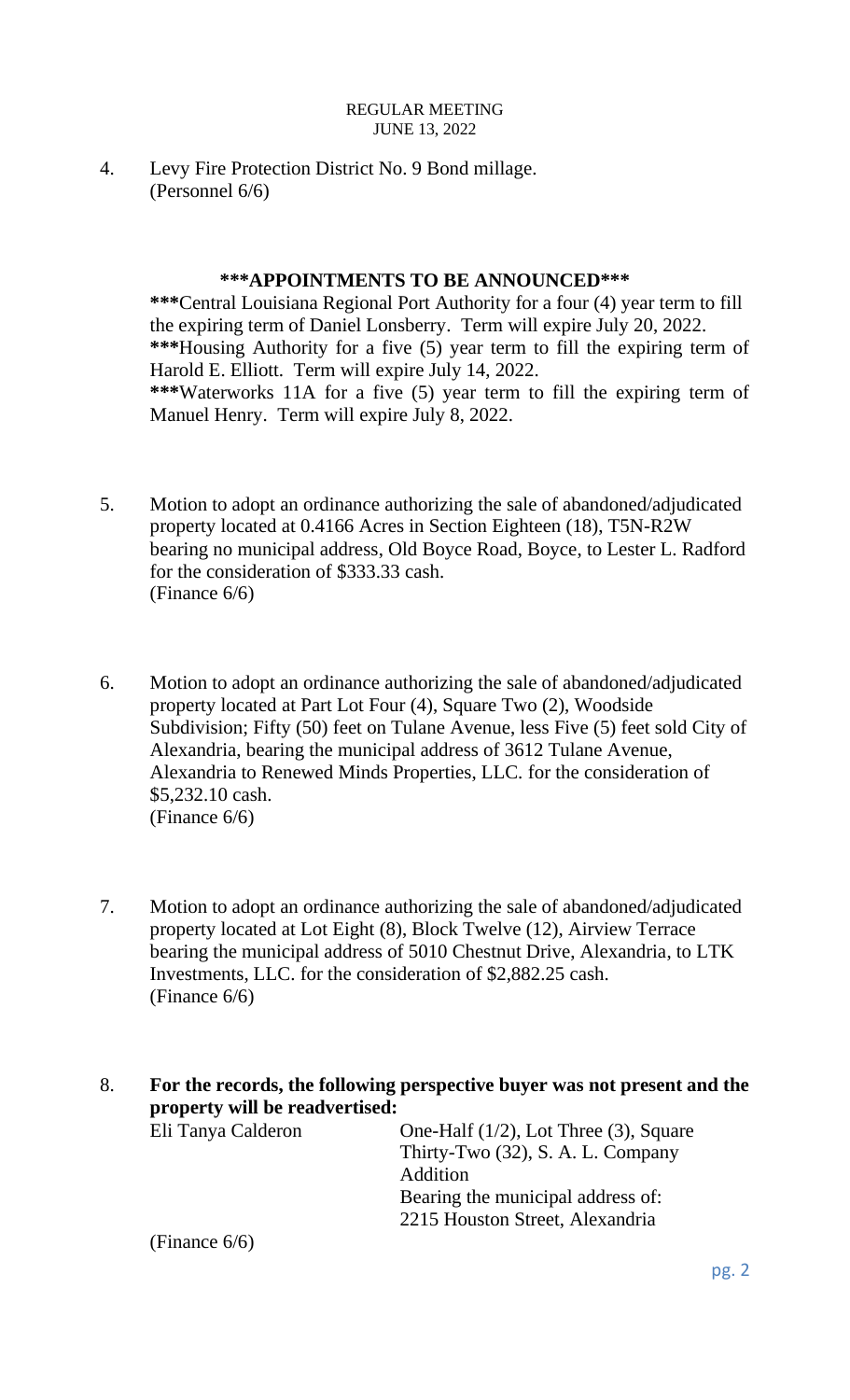9. Motion to approve the purchase of a Sutphen Fire Truck, off State Contract No. 4400012266, for Rapides Parish Fire District No. 3, for \$683,844.24 and secure financing and authorize President to sign all necessary documents, as requested by the Alpine Volunteer Fire Department Board. (Finance 6/6)

| 10. | Motion of Intent to sell for the following Abandoned/Adjudicated Properties:<br><b>TAX DEBTOR</b><br><b>DESCRIPTION</b> |                                             |  |  |
|-----|-------------------------------------------------------------------------------------------------------------------------|---------------------------------------------|--|--|
|     | Mississippi Land Co., Inc.                                                                                              | Lot Nine (9), Square Six (6) Gordon         |  |  |
|     | C/O James A. Goodman                                                                                                    | Addition                                    |  |  |
|     |                                                                                                                         | Parcel ID No. 2403803520003101              |  |  |
|     |                                                                                                                         | Assessment No. 5010385040                   |  |  |
|     |                                                                                                                         | Bearing the municipal address of:           |  |  |
|     |                                                                                                                         | 2 Gordon Avenue, Alexandria                 |  |  |
|     | Mary H. Blade                                                                                                           | Lot Eighty-Seven (87), Acadian Village      |  |  |
|     |                                                                                                                         | Parcel ID No. 0400100070007501              |  |  |
|     |                                                                                                                         | Assessment No. 4010117350                   |  |  |
|     |                                                                                                                         | Bearing the municipal address of:           |  |  |
|     |                                                                                                                         | 231 Charles Edward Court, Alexandria        |  |  |
|     | <b>Bakies Properties, LLC</b>                                                                                           | Lot Ten (10), Pisciotta Subdivision         |  |  |
|     |                                                                                                                         | Parcel ID No. 2400107550001001              |  |  |
|     |                                                                                                                         | Assessment No. 5010779200                   |  |  |
|     |                                                                                                                         | Bearing the municipal address of:           |  |  |
|     |                                                                                                                         | 419 Ann Street, Alexandria                  |  |  |
|     | Matt's Janitorial Service, Inc.                                                                                         | Lot Four (4), Square E, Broadway            |  |  |
|     |                                                                                                                         | Subdivision #2                              |  |  |
|     |                                                                                                                         | Parcel ID No. 2400501310008901              |  |  |
|     |                                                                                                                         | Assessment No. 5010922403                   |  |  |
|     |                                                                                                                         | Bearing the municipal address of:           |  |  |
|     |                                                                                                                         | 1212 Applewhite Street, Alexandria          |  |  |
|     | <b>Adrian Davis</b>                                                                                                     | Part of Lot One (1) through Eight (8),      |  |  |
|     |                                                                                                                         | Square Twenty-Six (26), SAL Addition        |  |  |
|     |                                                                                                                         | Parcel ID No. 2400708630035801              |  |  |
|     |                                                                                                                         | Assessment No. 5010245609                   |  |  |
|     |                                                                                                                         | Bearing the municipal address of:           |  |  |
|     |                                                                                                                         | 2145 Lee Street, Alexandria                 |  |  |
|     | <b>JHR Builders LLC</b>                                                                                                 | Part Lot Seven (7), Square Twenty-Six (26), |  |  |
|     |                                                                                                                         | SAL Co Addition; fronting 65' on            |  |  |
|     |                                                                                                                         | Mason St x $106'$                           |  |  |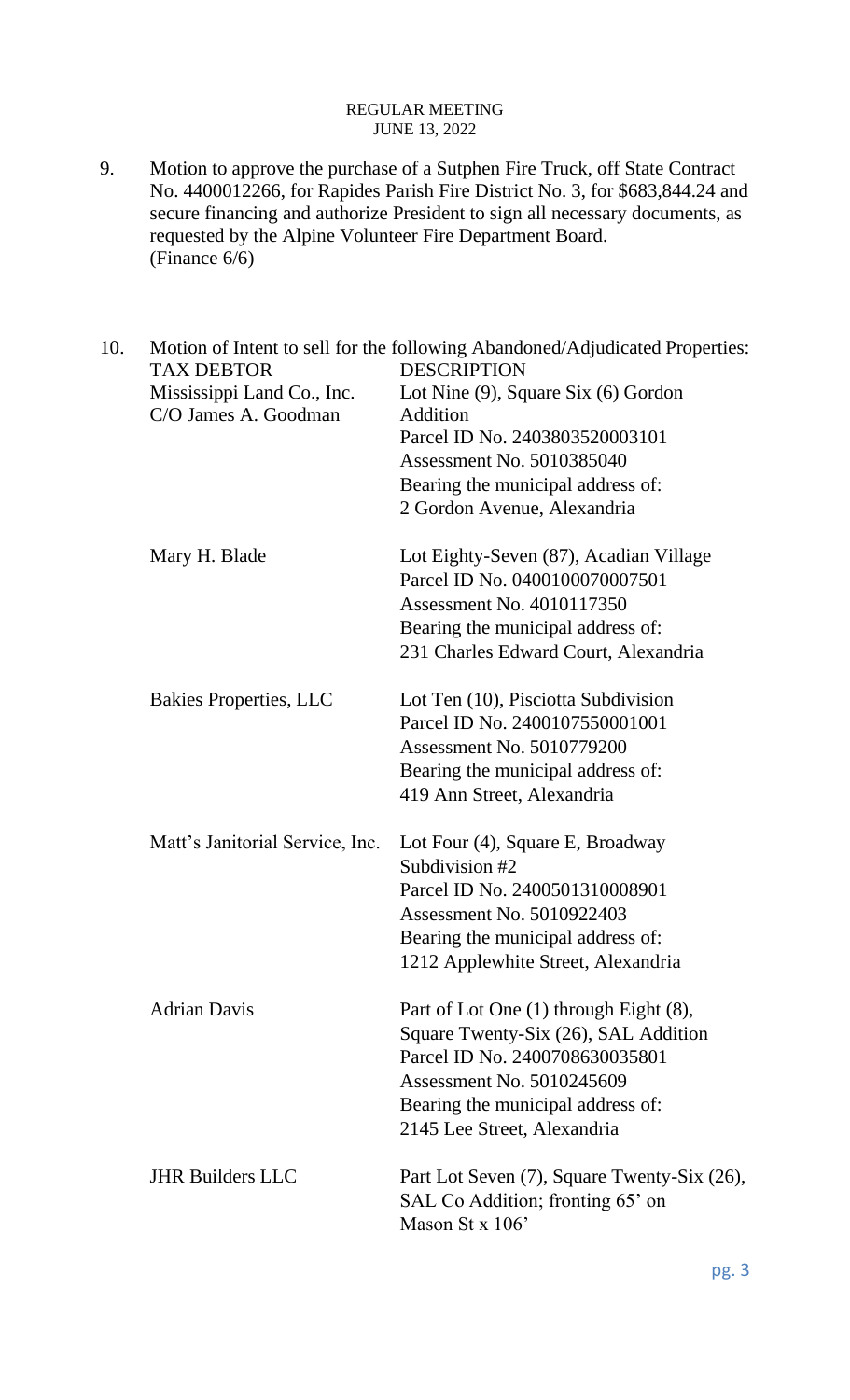|                            | Parcel ID No. 2400708630036401<br>Assessment No. 5010610600<br>Bearing the municipal address of:<br>2156 Mason Street, Alexandria                                                                                                                                 |
|----------------------------|-------------------------------------------------------------------------------------------------------------------------------------------------------------------------------------------------------------------------------------------------------------------|
| Shundas Oden               | Part Lots Seven (7) and Eight (8), Square<br>Twenty-Six (26), SAL Co. Addition fronting<br>45' on Mason Street x 106'<br>Parcel ID No. 2400708630036501<br><b>Assessment No. 5010407000</b><br>Bearing the municipal address of:<br>2170 Mason Street, Alexandria |
| Rosa Lee Robinson Foster   | Part Lot Sixteen (16), Block Two (2),<br>Samtown Subdivision; 91.5' x 170'<br>Parcel ID No. 2405608310002601<br>Assessment No. 5010190920<br>Bearing the municipal address of:<br>3601 Church Street, Alexandria                                                  |
| Mississippi Land Co., Inc. | Part Lot Sixteen (16), Block Two (2),<br>Samtown Subdivision $75' \times 170'$<br>Parcel ID No. 2405608310002501<br><b>Assessment No. 5010384995</b><br>Bearing the municipal address of:<br>3603 Church Street, Alexandria                                       |
| Georgia V. Davis           | Lot Sixteen $(16)$ , Square Five $(5)$ , Willow<br><b>Glen Plantation Subdivision</b><br>Parcel ID No. 2304109855005801<br><b>Assessment No. 501032000</b><br>Bearing the municipal address of:<br>5026 Morgan Street, Alexandria                                 |
| Alberta Chaney             | Lot Eight $(8)$ , Square Five $(5)$ , Willow Glen<br><b>Plantation Subdivision</b><br>Parcel ID No. 2304109855005001<br>Assessment No. 5010241500<br>Bearing the municipal address of:<br>5109 Burnaman Street, Alexandria                                        |
| (Finance $6/6$ )           |                                                                                                                                                                                                                                                                   |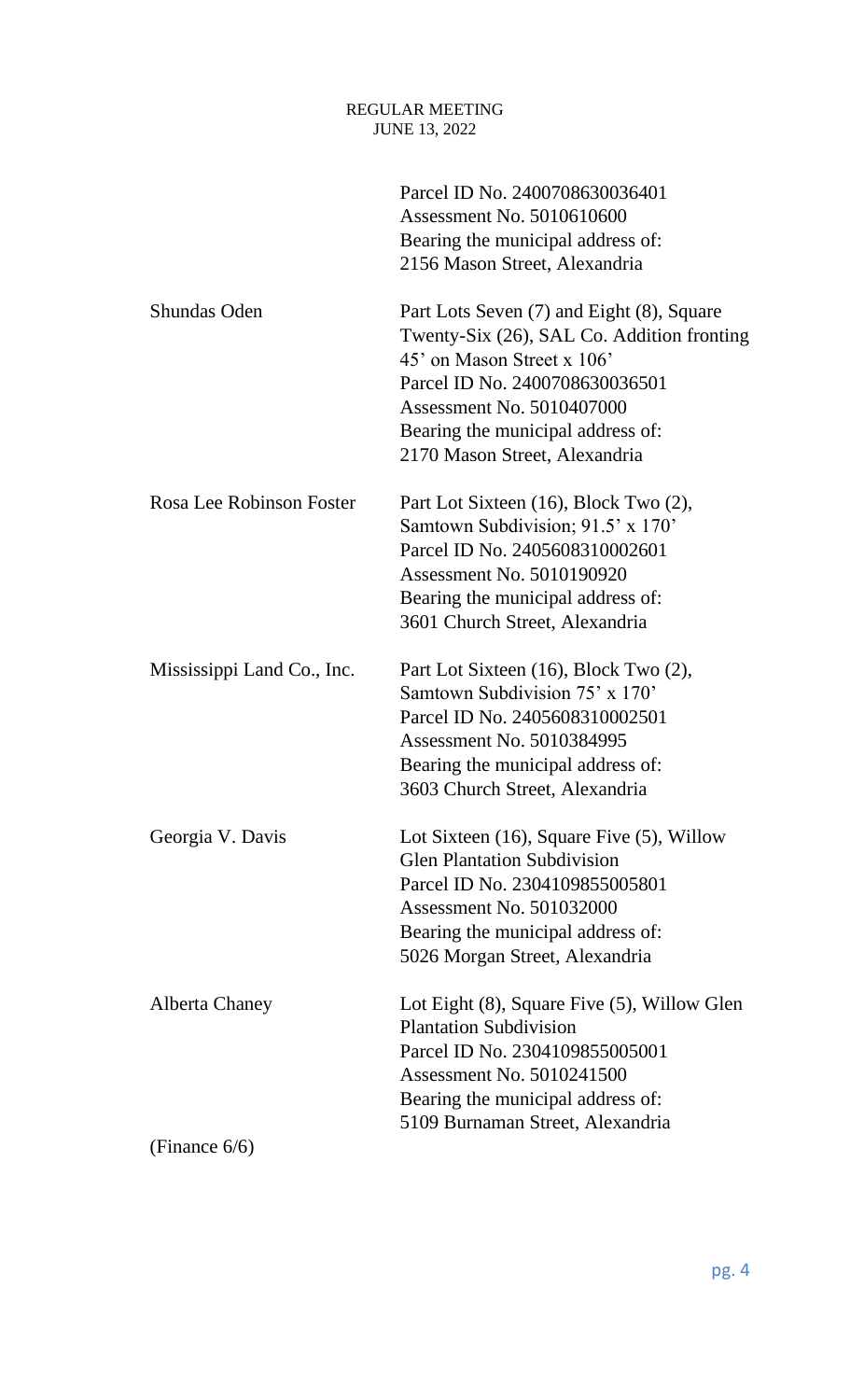- 11. Motion that a 1997 BT-45 (VIN# 3FTHF26FOVMA31147), Asset #7432, be donated to the Effie Volunteer Fire Department in "as is" condition, as recommended by the Holiday Village Volunteer Fire Association. (Finance 6/6)
- 12. Motion to accept the donation of 0.82 acres from Bentley Lumber Company adjacent to the existing Fire Station on Highway 8 for Rapides Parish Fire District No. 14 and authorize the President to sign any necessary documents. (Finance 6/6)
- 13. Motion to award Bid No. 3028 (Cutback Asphalt Mc-30) Annual Contract to Asphalt Products Unlimited Inc. for the bid price of \$5.54 per gallon, as recommended by the Purchasing Agent and Public Works Director. (Finance 6/6)
- 14. Motion to award Bid No. 3029 (Liquid Asphalt CRS-2) Annual Contract to Ergon Asphalt & Emulsions for the bid price of \$2.87 per gallon, as recommended by the Purchasing Agent and Public Works Director. (Finance 6/6)
- 15. Motion to award Bid No. 3021 (Chiller Purchase and Installation for the Rapides Parish Coliseum) to Sams Air Conditioning Maintenance Service, Inc. for the bid price of \$105,000.00, as recommended by the Purchasing Agent and Maintenance Superintendent. (Finance 6/6)
- 16. Motion to delete from the Rapides Parish Registrar of Voters Asset/Inventory Program the equipment listed below as it is no longer suitable for public use:

| <b>Asset Number</b> | <b>Description</b>      | <b>Disposal</b>       |
|---------------------|-------------------------|-----------------------|
| 9913                | Computer-Optiplex GX280 | Scrap-to be auctioned |
| (Finance $6/6$ )    |                         |                       |

17. Motion to secure financing for Rapides Parish Fire District No. 14 for the purchase of Service Truck purchased off State Contract in March 2022 and authorize the President to sign all necessary documents. (Finance 6/6)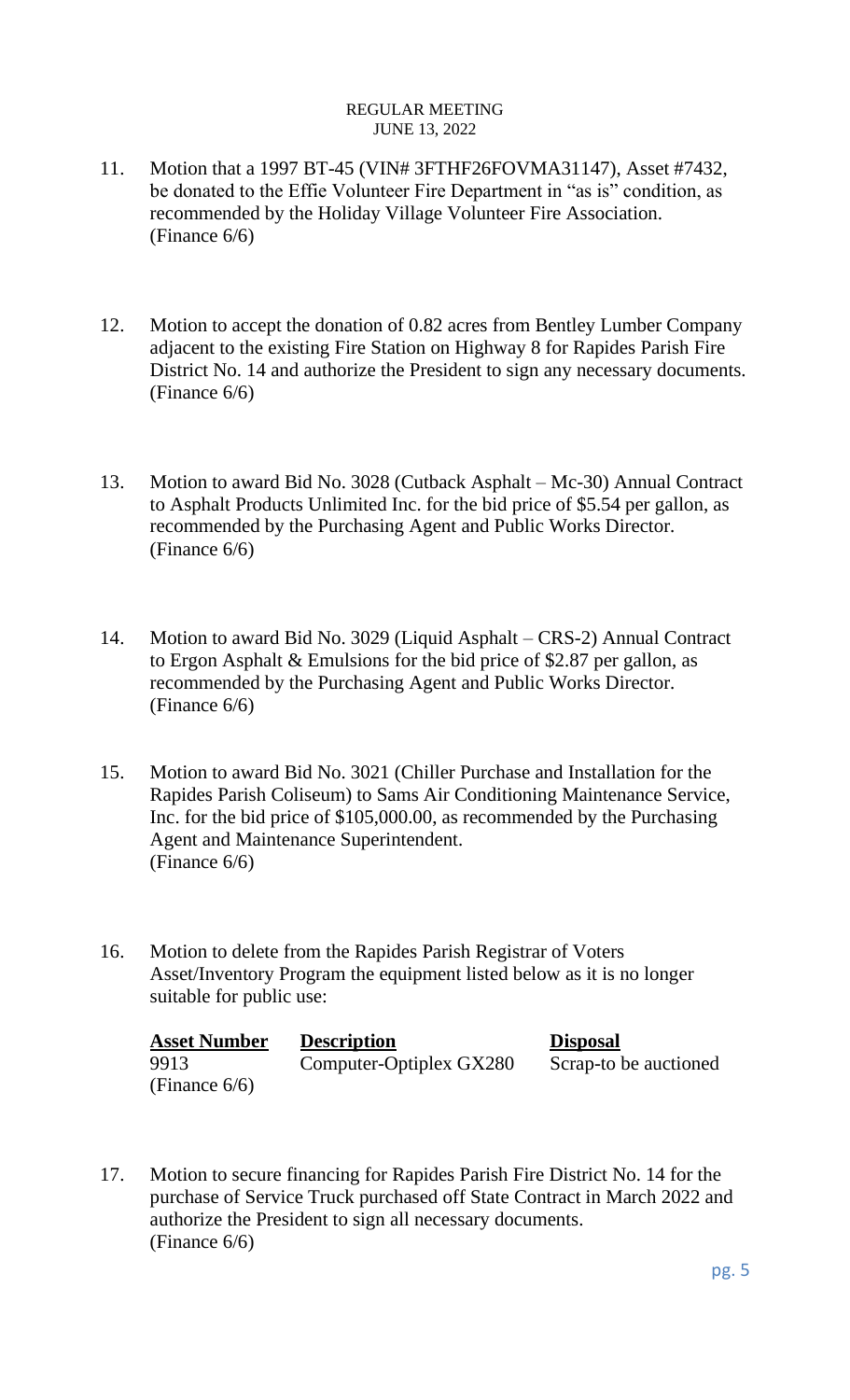- 18. Motion to accept the Public Works Director's Report. (Public Works 6/6)
- 19. Motion to open an additional Supervisor position in the Public Works Department. (Public Works 6/6)
- 20. Motion to adopt an ordinance to amend and reenact Section 18-4.2(h), so as to set a speed limit of 20 mph on Abby Lane, Ward 4, District H and authorize the Rapides Parish Highway Department to erect speed limit signs. (Public Works 6/6)
- 21. Motion to authorize Pan American Engineers, LLC to solicit roadside herbicide spraying proposals. (Public Works 6/6)
- 22. Motion to increase Beaver Bounty amount from \$35.00 to \$50.00 per tail presented. (Public Works 6/6)
- 23. Motion to authorize to enter into a Memorandum of Understanding between Rapides Parish Police Jury, Rapides Parish Sheriff, American Red Cross, Rapides Parish Coliseum, St. Martin Parish and St. Mary Parish, for assistance in sheltering the Critical Transportation Needs Evacuees and their pets, for a three (3) year term, May 25, 2022 to May 25, 2025. Use of the facility will be a daily rental rate plus a fee for sanitation, garbage and electrical, to be covered by St. Mary/St. Martin Parish Government and authorize the President to sign same. (Courthouse6/6)
- 24. Motion to name "The Town Talk" as the Official Journal for a one (1) year period ending June 30, 2023. (Parochial 6/6)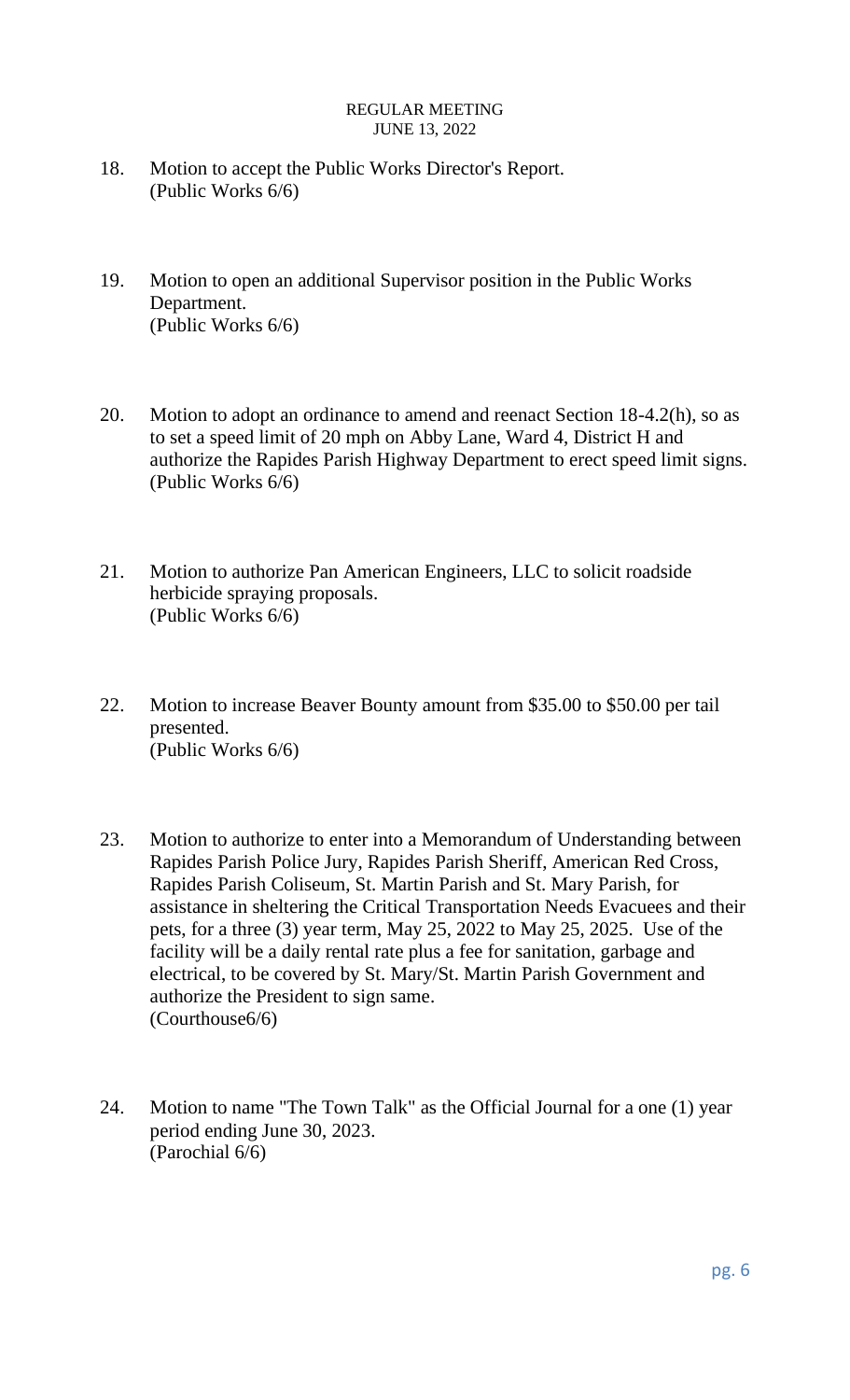- 25. Motion to designate and name the Secretary as the Records Management Officer Liaison, to act as liaison between the Division of Archives, Records Management and History and the Rapides Parish Police Jury, for the period of July 1, 2022 and ending June 30, 2023. (Parochial 6/6)
- 26. Motion to enter into an Intergovernmental Agreement with the Town of Cheneyville for the Rapides Parish Highway Department to assist in removing debris from 602 Havard Street, as requested by the Town of Cheneyville, to be paid out of Road District No. 3A Maintenance Funds, the Town's portion and authorize the President to sign same. (Parochial 6/6)
- 27. Motion to acknowledge the appointment of Ms. Elaine Nugent, nominated by the Town of Ball, to the Tioga Heritage Museum Board, for a three (3) year term. Term will expire May 23, 2025. (Personnel 6/6)
- 28. Motion to appoint Mr. David Tyler to the Buckeye Recreation District to fill the expired term of Mr. Tyson Clanton, for a five (5) year term. Term will expire April 9, 2027. (Personnel 6/6)
- 29. Motion to form a Cleco Franchise Committee consisting of Joe Bishop, Ollie Overton, Bubba Moreau and Rusty Wilder. (Personnel 6/6)
- 30. Motion to reappoint Mr. Charlie Moore to the Ward 9 Recreation District for a five (5) year term. Term will expire May 11, 2027. (Personnel 6/6)
- 31. Motion to appoint Mr. Harry Hayes to the Rapides Finance Authority, representing District I, to fill the unexpired term of the late Mr. Amos Wesley. Term will expire September 30, 2022. (Personnel 6/6)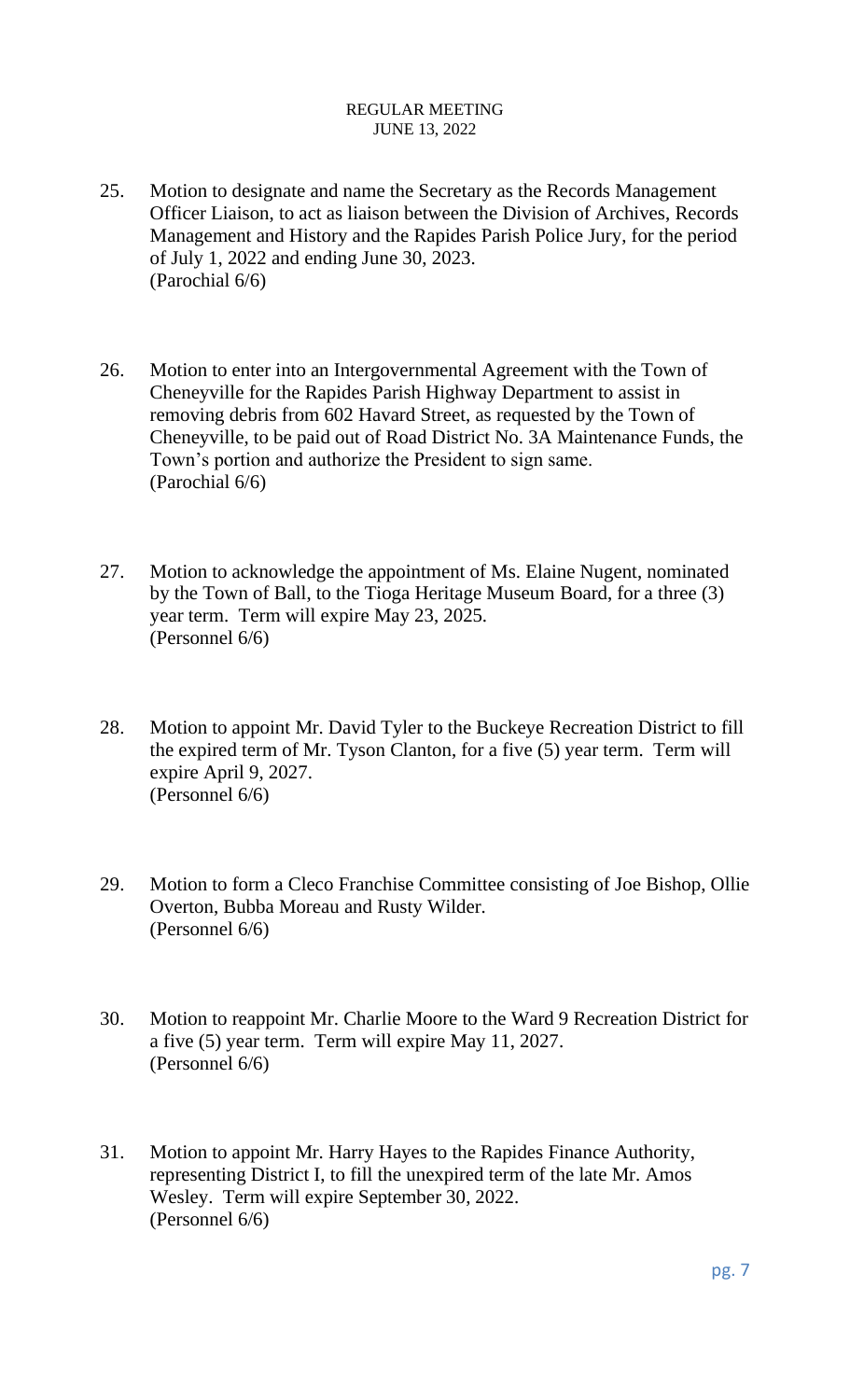32. Motion to receive the required report from Acadian Ambulance under the Contract for April 2022:

| Response              |  | Number of | Required | Compliance    |  |  |  |
|-----------------------|--|-----------|----------|---------------|--|--|--|
| Zone                  |  | Responses | $\%$     | $\frac{0}{0}$ |  |  |  |
| Alexandria - 8 minute |  | 415       | 80%      | 87.47%        |  |  |  |
| Pineville - 8 minute  |  | 126       | 80%      | 84.13%        |  |  |  |
| Rapides - 12 minute   |  | 182       | 80%      | 92.86%        |  |  |  |
| Rapides - 20 minute   |  | 171       | 80%      | 86.55%        |  |  |  |
| (Insurance $6/6$ )    |  |           |          |               |  |  |  |

33. Motion to authorize Fire District No. 3 to share a reserve service truck and a reserve pumper with Ball Fire Department in the event Fire District No. 3 truck is out of service under the existing Mutual Aid Agreement between Fire District No. 3 of Rapides Parish and Town of Ball and authorize the President to sign all necessary documents. (Insurance 6/6)

# **ITEMS WERE NOT CONSIDERED BY THE COMMITTEE OF THE JURY BUT WERE POSTED ON THE AGENDA AFTER THE COMMITTEE MEETING IN COMPLIANCE WITH THE PUBLIC MEETINGS LAW AND ARE NOW CONFIRMED AS HAVING BEEN INCLUDED IN THE PUBLISHED AGENDA BY 2/3RD VOTE**

- 34. Motion to include review of properly filed subdivision covenants, conditions, and restrictions of public record during the development permit application process. (Mr. Smith)
- 35. Motion to adopt an ordinance to amend and reenact Section 18-4.2(h), so as to set a speed limit of 20 mph on Lemons Lane, Ward 10, District A and authorize the Rapides Parish Highway Department to erect speed limit signs. (Mr. Moreau)
- 36. Motion to ratify the position title from Internal Auditor to Auditor I for the Rapides Parish Police Jury Finance Department; motion to create employable position of Internal Auditor was passed on May 9, 2022. (Mr. Smith)